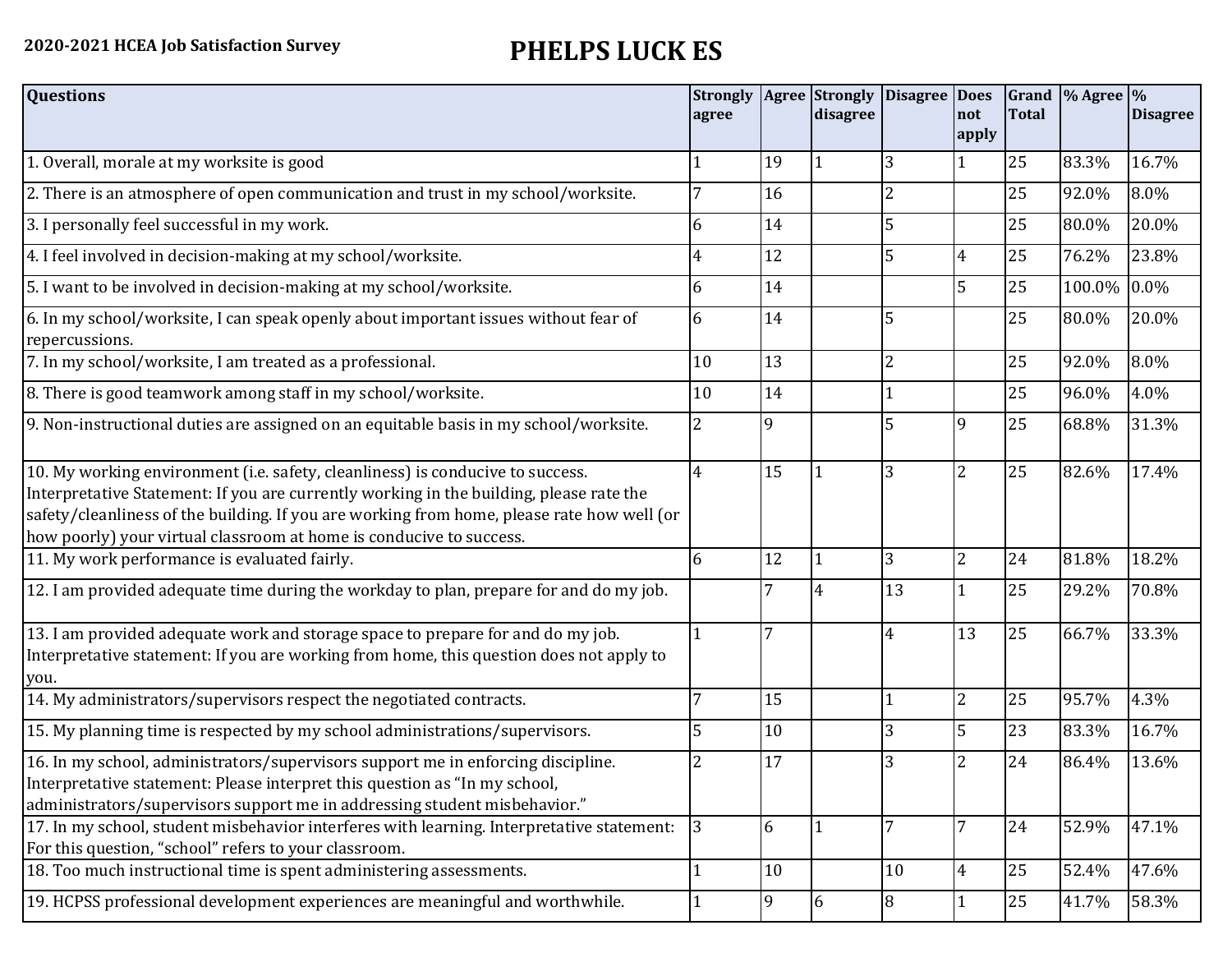## **2020-2021 HCEA Job Satisfaction Survey PHELPS LUCK ES**

|                | 10                                                                                                                                                                                           |                | 8              | $\overline{2}$ | 25 | 60.9% | 39.1%  |
|----------------|----------------------------------------------------------------------------------------------------------------------------------------------------------------------------------------------|----------------|----------------|----------------|----|-------|--------|
|                | 6                                                                                                                                                                                            | 7              | 12             |                | 25 | 24.0% | 76.0%  |
|                | 18                                                                                                                                                                                           |                | 5              |                | 25 | 76.0% | 24.0%  |
|                | 16                                                                                                                                                                                           |                | 6              |                | 24 | 70.8% | 29.2%  |
| 10             | 13                                                                                                                                                                                           |                | $\overline{2}$ |                | 25 | 92.0% | 8.0%   |
| 3              | 15                                                                                                                                                                                           |                | 3              | 3              | 25 | 81.8% | 18.2%  |
|                | 18                                                                                                                                                                                           |                | $\overline{4}$ |                | 25 | 84.0% | 16.0%  |
|                |                                                                                                                                                                                              | 18             | 6              |                | 25 | 0.0%  | 100.0% |
|                |                                                                                                                                                                                              | 19             | $\overline{4}$ |                | 25 | 4.2%  | 95.8%  |
|                | 3                                                                                                                                                                                            | 12             | 8              |                | 25 | 16.7% | 83.3%  |
|                | 5                                                                                                                                                                                            |                | 10             | 8              | 25 | 35.3% | 64.7%  |
|                | 9                                                                                                                                                                                            |                | 3              | 10             | 25 | 80.0% | 20.0%  |
| 3              | 8                                                                                                                                                                                            |                | 12             | $\overline{2}$ | 25 | 47.8% | 52.2%  |
|                | $\overline{4}$                                                                                                                                                                               | 4              | 12             | $\overline{4}$ | 25 | 23.8% | 76.2%  |
|                | 12                                                                                                                                                                                           |                | 4              | $\overline{2}$ | 25 | 82.6% | 17.4%  |
| $\overline{4}$ | 13                                                                                                                                                                                           |                | 6              |                | 23 | 73.9% | 26.1%  |
| 3              | 13                                                                                                                                                                                           |                | 7              |                | 25 | 66.7% | 33.3%  |
|                | 10                                                                                                                                                                                           |                | 13             |                | 24 | 45.8% | 54.2%  |
|                | 16                                                                                                                                                                                           | $\overline{2}$ | 2              |                | 25 | 84.0% | 16.0%  |
|                | 9                                                                                                                                                                                            | 3              |                | 3              | 25 | 54.5% | 45.5%  |
| 3              | 12                                                                                                                                                                                           |                | 6              | 3              | 25 | 68.2% | 31.8%  |
|                | 38. HCPSS has provided the software I need to do my job and collaborate with colleagues. 5<br>39. The software and online services provided by HCPSS to do my job are difficult and/or $ 3 $ |                |                |                |    |       |        |